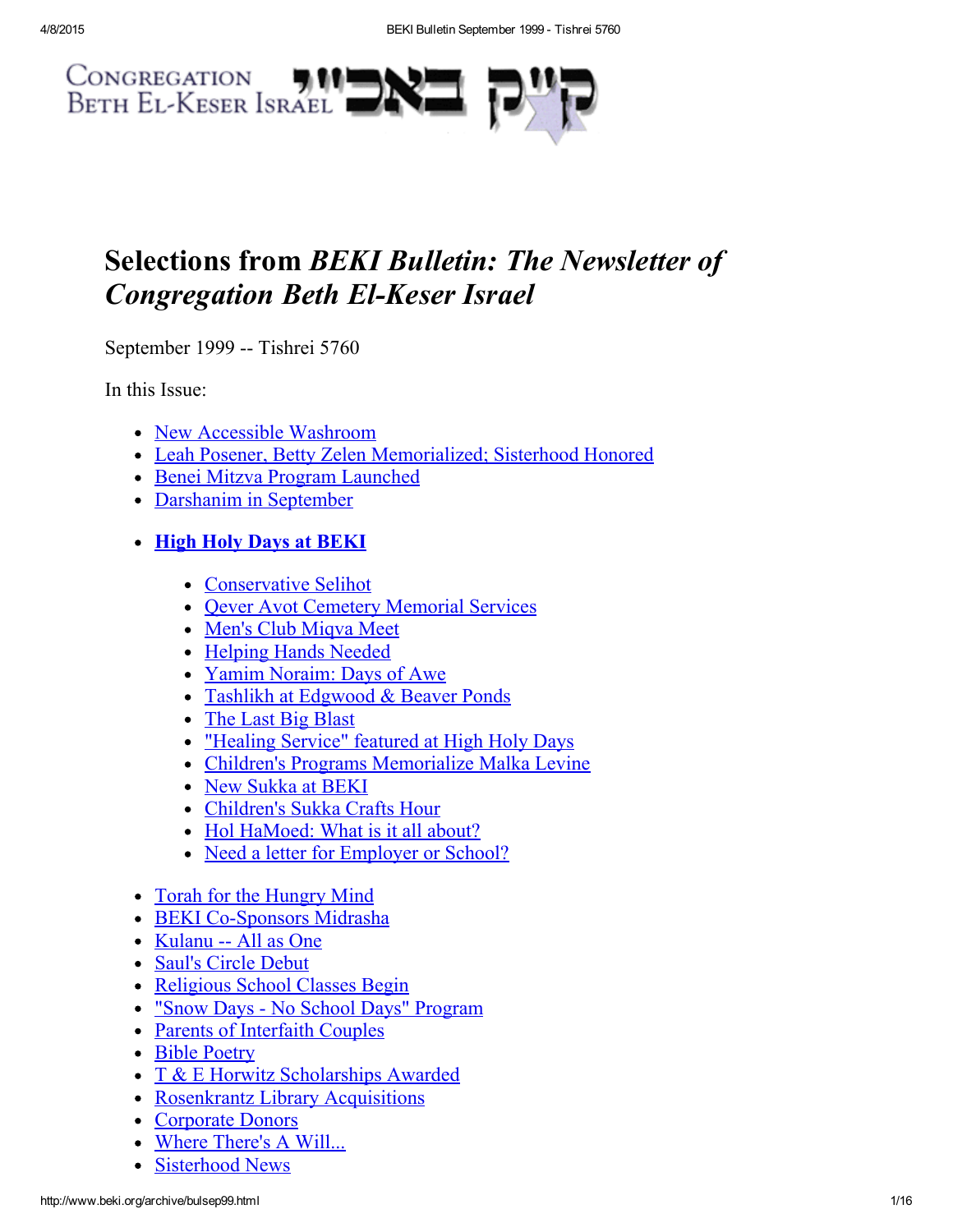- **[LifeCycle](#page-13-2)**
- **[Letters](#page-13-1)**
- Tiqun [HaOlam](#page-14-2) Social Action
- Daily [Services](#page-14-1)
- [Yahrzeit](#page-14-0) Notices on Bulletin Board
- [Calling](#page-15-0) Rabbi Tilsen

# <span id="page-1-0"></span>New Accessible Washroom

D Through the generousity of Tina Rose (pictured at left) and Phillip Rao, a new wheelchair-accessible washroom has been installed on the main floor of our building, next to the existing washrooms. The new room will benefit everyone, especially people using wheelchairs, nursing parents, and others with special needs. The leadership and membership of the Congregation has identified physical and spiritual accessibility as priorities for the synagogue's growth in the next five years.

# <span id="page-1-1"></span>Leah Posener, Betty Zelen Memorialized; Sisterhood Honored

# Posener Establishes New Endowment

George G. Posener has established The Leah E. Posener and Betty D. Zelen Memorial Fund for the Benefit of Congregation Beth El-Keser Israel Sisterhood. The Fund, established at the Jewish [Foundation](http://www.jewishnewhaven.org/FOUNDTN.htm) of Greater New Haven, memorializes two very special women and provides a steady stream of income to support the Sisterhood for the benefit of the Congregation. Only a portion of the interest earned by the Fund will be used so that it will provide income in perpetuity.



Leah E. Posener (pictured at left with George) was the wife of George Posener and beloved member of the Congregation and its Sisterhood. Together with George she created a home filled with love and good deeds. Leah departed this world at the High Holy Day season in 1987.

Betty D. Zelen

(pictured at right with George) was the dear companion of George Posener for the past decade as well as a beloved member of the Congregation and its Sisterhood. Remarkably, both women shared the same birthday and both were struck with a rare blood condition.

George G. Posener was honored as the first recipient of the Congregation's [Distinguished](http://www.beki.org/archive/distinguished.html#george) Service Award in 1995. As part of his long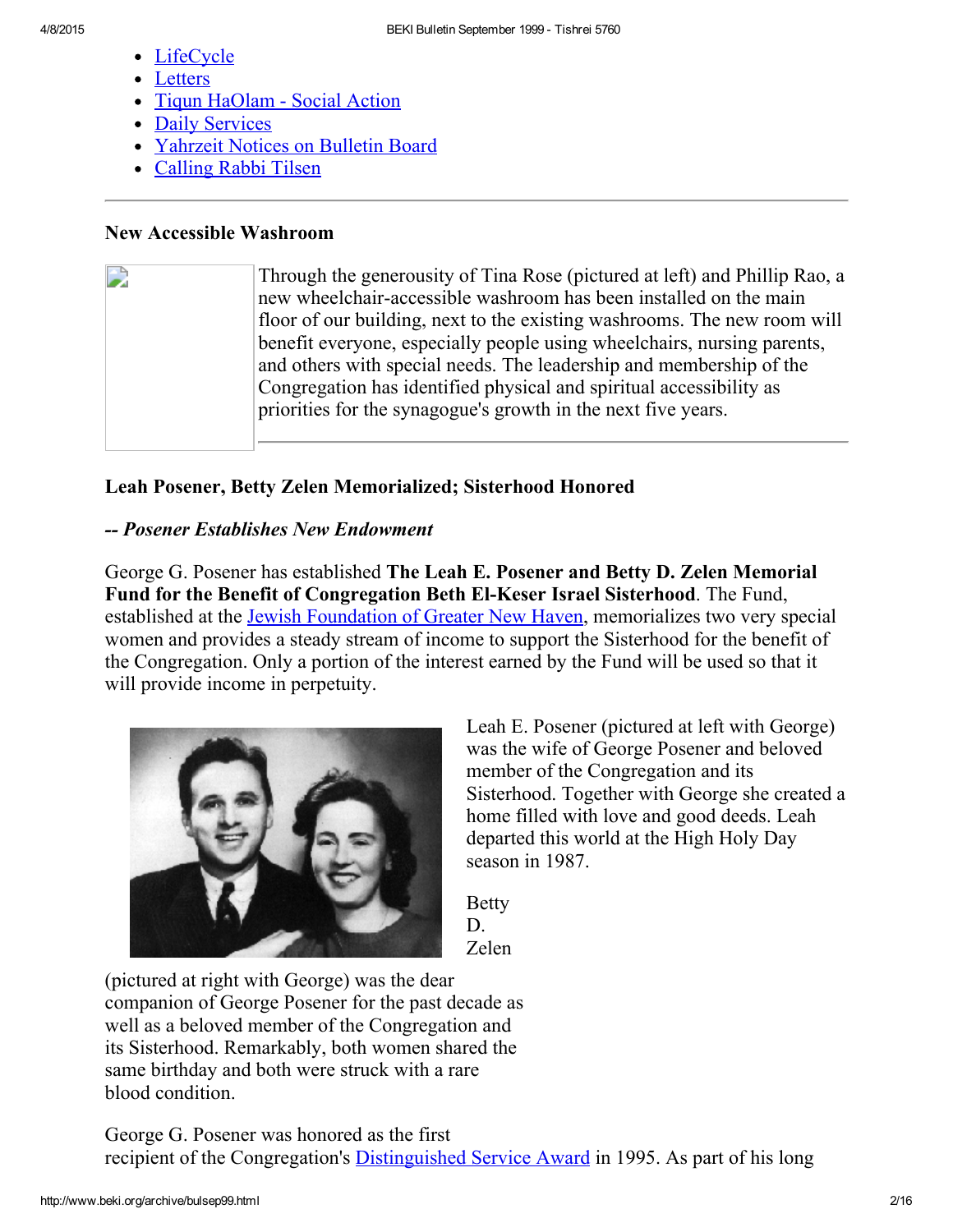history of support for the [Congregation,](http://www.beki.org/archive/endowment.html#PosenerYouth) George established The George G. & Leah E. Posener Endowment for the Jewish Education of BEKI Youth, and The Posener Family Memorial Fund for [Congregation](http://www.beki.org/archive/endowment.html#Posener) Beth El-Keser Israel in blessed memory of his wife, parents, sisters, brother and two precious sons. George made substantial additions to these funds earlier this year. George is known as well for his extensive philanthropy in the Jewish and civic worlds.

For information on establishing an endowment for the benefit of BEKI contact Rabbi Tilsen at  $(203)$  389-2108 x10. For information on the Jewish Foundation or to schedule a confidential meeting contact its Director, Dr. Deborah Kaplan Polivy, at (203) 387-2424  $x304$  or at debpol $\omega$ ion.cifny.org.

# <span id="page-2-0"></span>Benei Mitzva Program Launched

In response to requests by BEKI parents, Congregation Beth El-Keser Israel is pleased to announce the creation of the BEKI Benei Mitzva Program for children of BEKI members. The program is designed to provide a combination of peer activities and individual one-onone instruction. Participants will have the opportunity to learn to lead significant portions of services as well as the fundamentals of what it means to be a bar- or bat-mitzva in our day. Educational and planning support for parents and families will be included.

Parents of BEKI youth planning to celebrate bar- or bat-mitzva from Rosh Hashana 5760 (September 1999) to Pesah 5761 (March 2001) are invited to an informational meeting for the new BEKI Benei Mitzva Program. Meet with Program Coordinator Liora Lew, Education Director Amy Pincus, and Rabbi Jon-Jay Tilsen to find out what is planned and to offer your input for the coming year. The meeting for parents will be in BEKI's Rosenkrantz Library on Thursday 2 September 1999 at 7:30p to 9:00p. At that time a calendar will be distributed.

Participants will meet on Thursday evenings from 5:15p to 7:15p during the academic year. If your child is planning to celebrate bar- or bat-mitzva please reserve Thursday nights for the Benei Mitzva Program. The first class meeting will be on Thursday 9 September 1999 from 5:45p to 7:15p.

Besides the Thursday evening class meetings, each participant will meet with their tutor on a weekly basis (in most cases) at a time of mutual convenience to be arranged with their assigned tutor.

The BEKI Benei Mitzva Program provides 25 hours of "class time" plus up to 25 hours of individual one-on-one tutoring. The program is designed to provide a complete preparation package for most students. However, students who wish to supplement this "basic" program with additional studies, students with special interests, or students needing extra help, are encouraged to study beyond the scope of the program. Program staff will be glad to help with such arrangements, either within or beyond our program's structure. Our staff is eager to work closely with private tutors such as Ruth Greenblatt to help make these months of preparation the best they can be for our benei mitzva.

In addition to Liora, Amy and Jon-Jay, a team of specially trained and certified teenage tutors will help teach the program. Besides their teaching, it is hoped that these tutors will prove excellent role models for our benei mitzva students.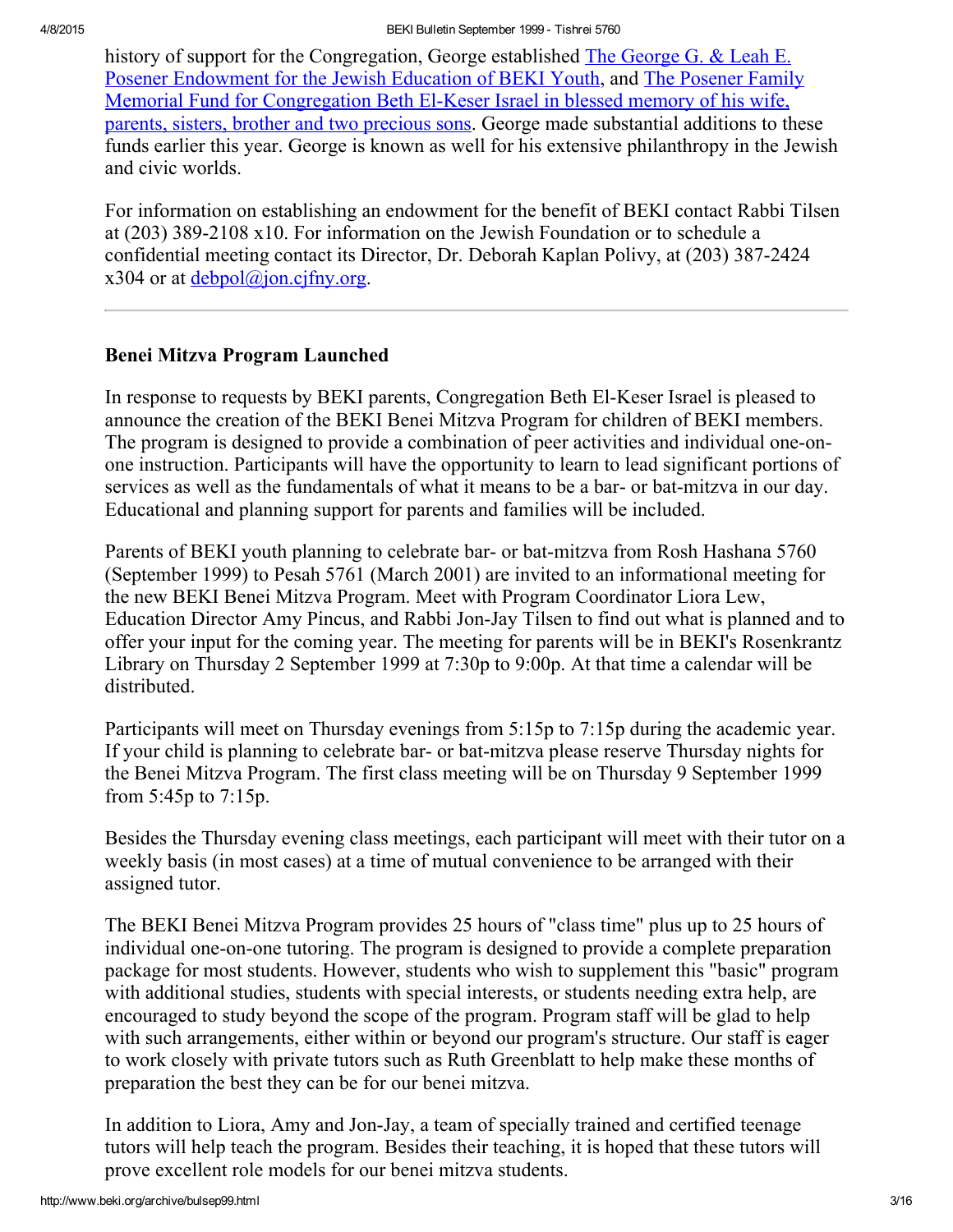The program is parent-supported. For more information please call Liora Lew at 389-1048, Amy Pincus at 397-8816, or Rabbi Tilsen at 389-2108 x10.

### <span id="page-3-3"></span>Darshanim (Speakers) in September

Stephen Wizner (pictured at left) will serve as Darshan (Torah commentator) during Shabbat morning services on 4 September introducing the week of Selihot (penitential) prayers, which begin that evening. Stephen is a BEKI member and has held numerous offices in the Congregation. He lives with his wife Rachel in New Haven.

Rabbi Murray Levine (pictured at right) will serve as Darshan

(Torah commentator) during Shabbat morning services on 18 September 1999. The day is known as "Shabbat Shuva," the "Sabbath of Penitance," as it falls between Rosh HaShana and Yom Kippur. Rabbi Levine is a BEKI member and resides in New Haven.



# <span id="page-3-2"></span>High Holy Days at BEKI

### <span id="page-3-1"></span>Conservative Selihot

The Conservative-Masorti Synagogues of Greater New Haven joint Selihot observance will begin on Saturday night 4 September at 9:00p with Havdala services. There will be a study hour from 9:15p to 10:15p, followed by refreshments. The selihot service will begin at 11:00p. The observance will be held at Congregation B'nai Jacob, 75 Rimmon Road, Woodbridge CT (389 2111) this year.

The selihot (penitential) prayers are said during the middle of the night during the days immediately before Rosh HaShana and Yom Kippur. It is believed that a hightened sense of spiritual awareness can be achieved during those hours.

# <span id="page-3-0"></span>Qever Avot Cemetery Memorial Services

The annual Qever Avot Cemetery Memorial Services will be held at 10:00a at the Hamden [Cemetery,](http://www.beki.org/archive/findbemp.html) and at 11:00a at the West Haven [Cemetery](http://www.beki.org/archive/findkimp.html) on Sunday 5 September 1999. Rabbi Tilsen will lead us in communal prayer and there will be time for individual memorial prayers. Rabbi Tilsen is available for individual prayers as well. Those who wish to visit the graves of their ancestors or loved ones but are unable to do so because of distance are invited to attend along with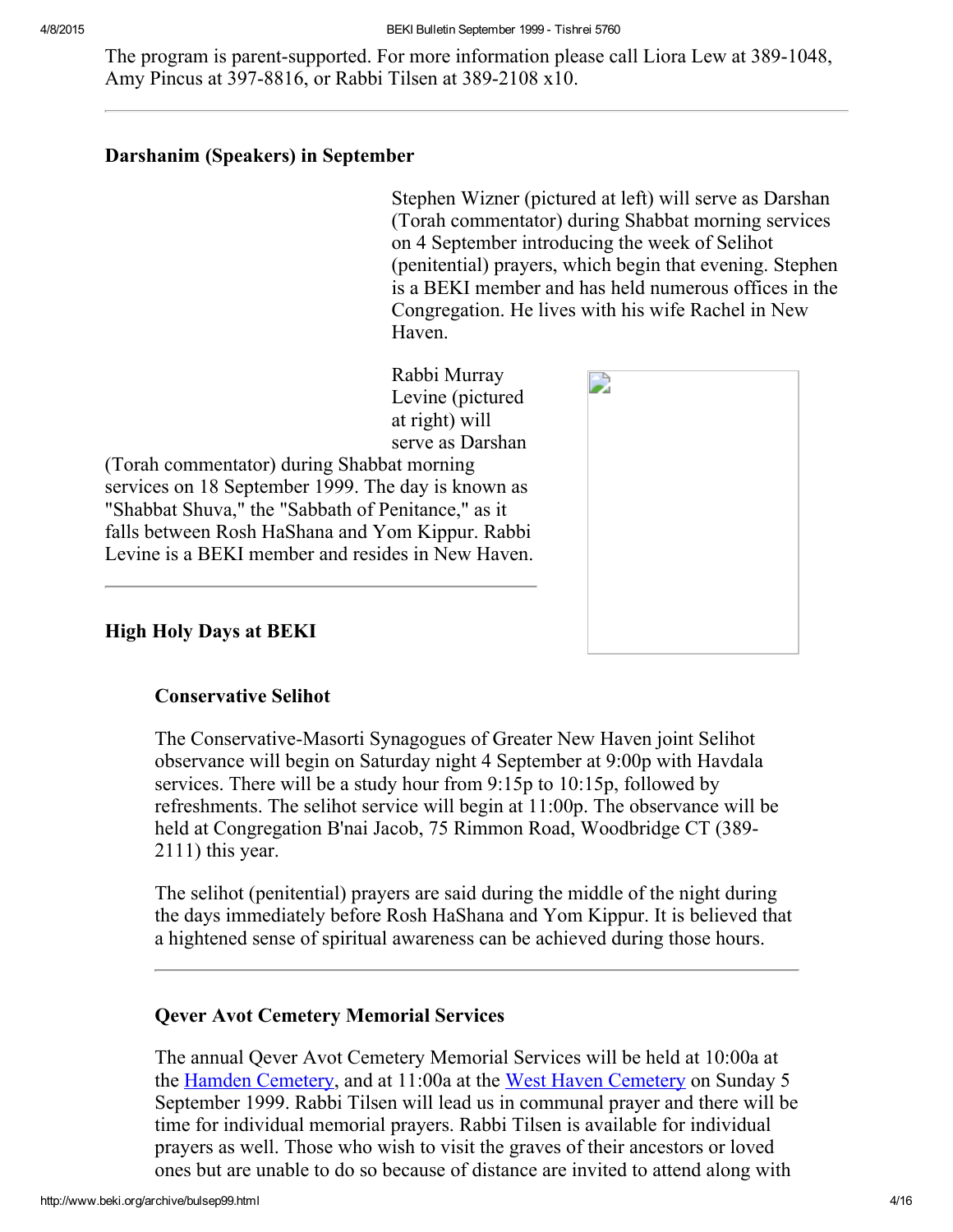those whose loved ones are buried in the BEKI cemeteries.

#### <span id="page-4-1"></span>Men's Club Miqva Meet

All Jewish men and boys are invited to the New Haven Mikvah at 86 Hubinger Street on the morning before Rosh HaShana, Friday 10 September from 7:30a to 9:00a, and again on the morning before Yom Kippur, Sunday 19 September from 9:30a to 10:30a.

On the morning before each of the Festivals (High Holy Days, Sukkot, Pesah and Shavuot) Jewish men and boys of the BEKI [Men's](http://www.beki.org/archive/mensclub.html) Club go to the New Haven Mikvah for private individual [immersion.](http://www.beki.org/archive/mapnear.html) (Fathers may enter with their sons.) The miqva ("ritual bath") is a hygienic and warm setting for a "rebirth" experience. The miqva immersion is one way to help us enter a heightened state of purity and spiritual awareness as we prepare for the High Holy Days.

The New Haven Mikvah was designed by BEKI Men's Club member architect Arthur Ratner. The miqva has showers and dressing rooms. Those who would like to participate should bring a \$5 user fee (cash or check payable to "New Haven Mikvah") and a comb.

### <span id="page-4-2"></span>Helping Hands Needed

Be part of *Yadayim l'Oehila* -- the welcoming hands of our congregation. Help to make participants in our outreach programs to adult Jews with special needs (learning and developmental disabilities and mental health issues) feel at home when they join us for services. Volunteers are asked to commit to attending one function for either **[Kulanu](http://www.beki.org/archive/kulanu.html)** or Saul's Circle prior to the High Holy Days (although this is not absolutely necessary), and to be present at a given time during one or more services over the fall Festivals (Rosh HaShana through Simhat Torah) to greet participants. Help is also needed in making phone calls to invite and remind people about our programs. Your entire family is welcome to join you at the introductory functions (an Apple Dessert Fest for Kulanu on 30 August; and pre-Rosh HaShana and pre-Yom Kippur services at Fellowship House for Saul's Circle on 9 & 16 September).

Please call Anne Johnston, Special Programs Director, at 389-2108, x33, for information or to volunteer.

AJ

#### <span id="page-4-0"></span>Yamim Noraim: Days of Awe

Rabbi Alan H. Lovins will again serve as our Hazzan Rishon (lead cantor) for the High Holy Days. Dr. Alan Lovins, a BEKI member, is a graduate of Yale University and holds a Ph.D. in clinical psychology from Columbia University. He was ordained as a rabbi by the Jewish Theological Seminary of America and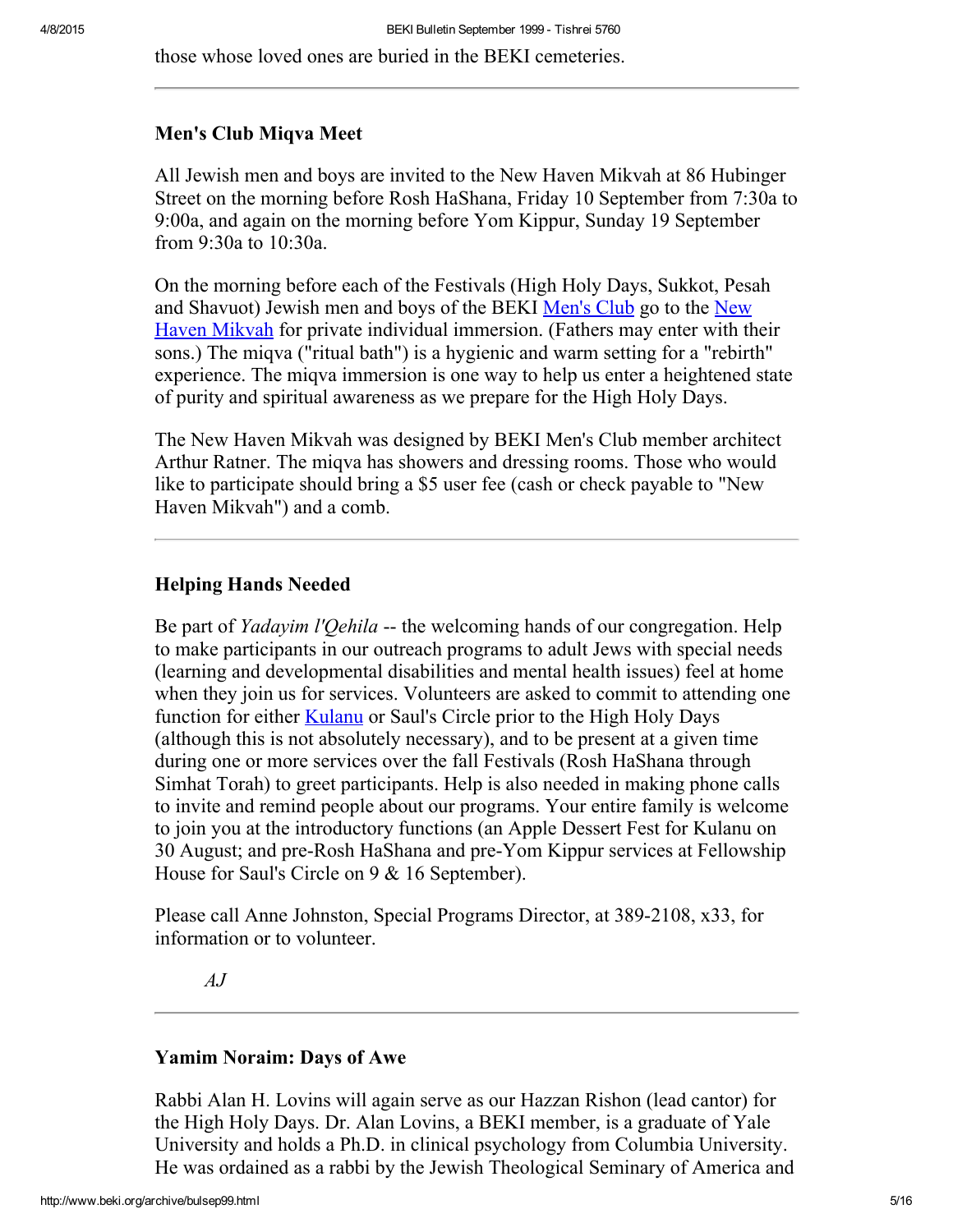lives in New Haven with his wife, Trish Loving. In addition to Rabbi Lovins, the services will again be lead by BEKI members serving as volunteer hazzanim. For the seventh consecutive year, Rabbi Tilsen will conduct the services.

Tickets are required for adult entrance to most services. Among other reasons, this is to ensure the safety and security of the Congregation. Full-time students and military personnel on active duty may enter upon presentation of proper identification. Every person in the building must be known and cleared.

Rosh HaShana services begin Friday 10 September at 7:00p (please note that this time was given incorrectly on some early notices). Morning services begin at 8:30a. For a complete schedule of services please call the office at 389-2108 or see the schedule at www.beki.org/schedule.html.

For information on seating and ticketing call 389-2108 ext. 14.

# <span id="page-5-0"></span>The Last Big Blast

The sound of the shofar is one of the most memorable aspects of the New Year observance. This year, worshippers will really need to rely on those memories, as the shofar is not sounded on the first day of Rosh HaShana because it falls on Shabbat.

On the second day of Rosh HaShana, our services will again include the full sequence of 100 shofar blasts. The shofar is sounded after the Torah service, during Musaf, and again in several sets at the very end of the service.

The shofar is sounded again at the end of Yom Kippur. Everyone with a shofar is invited to bring their shofar before Yom Kippur and to sound it at the end with the final teqia gedola (last big blast) after the Neila (closing) service.

# <span id="page-5-1"></span>Tashlikh Service Redeems Beaver Ponds Park

Tashlikh ("casting" away sins) services will be held below the Edgewood Bridge in Edgewood Park and at Beaver Ponds, at the bank of the eastern pond, known as the "lagoon," located near the corner of Crescent and Fournier Streets. This is the opposite side of the park from Southern and Jackie Robinson, and is just south of the Animal Shelter. Both services are at 4:30p on Sunday 12 September, before the 5:45p Minha afternoon service in the BEKI Sanctuary. Tashlikh is normally held on the first afternoon of Rosh HaShana but is deferred this year (and next) because the first day coincides with Shabbat.

In the Tashlikh ("expelling") service we stand near a body of water with prayers that our sins be "washed away." The liturgy, including Biblical readings and song, is intended to create a spiritual setting in which we are able to clear ourselves of unwanted thoughts and needs, so that we can progress in the process of Teshuva ("repentance").

To find out more about the Beaver Ponds [Project](http://www.beki.org/archive/tiqunola.html#beaverpond) contact Robert Forbes at 782 9101 [robert.forbes@yale.edu.](mailto:robert.forbes@yale.edu) See an area [map](http://www.beki.org/archive/map.html) including BEKI and Beaver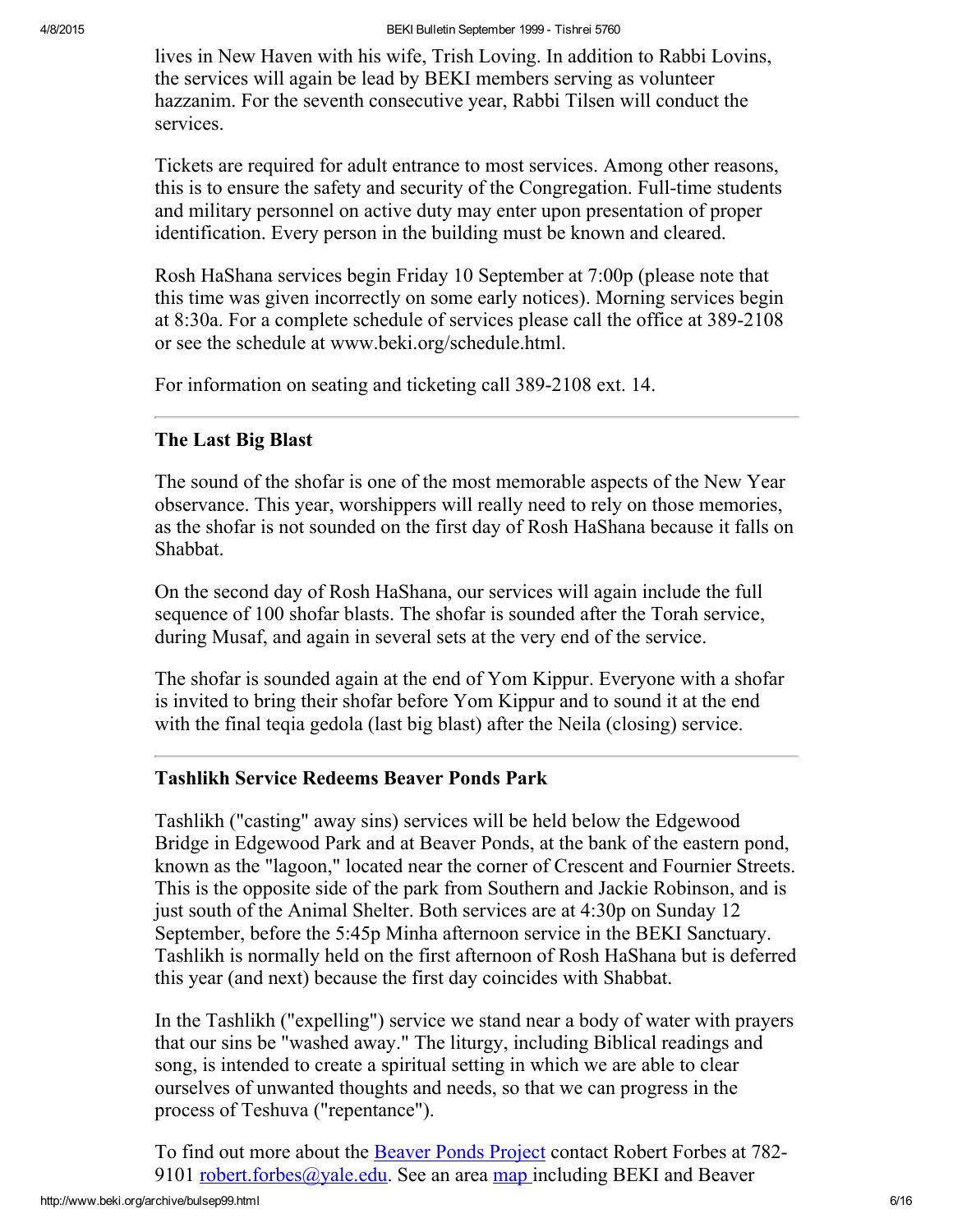Ponds Park.

# <span id="page-6-1"></span>"Healing Service" featured at High Holy Days

"Refu`a Shelema: A Healing Service" will be held on the afternoon of Yom Kippur, Monday 20 September 1999, from 4:00p to 4:25p, in the Posener Daily Chapel. The service is designed to help participants find ways to overcome the pain, isolation, fear and anguish of dealing with illness and disability, and to find sources of strength within tradition and within themselves. All are welcome; reservations or ticket are not required. The service will be lead by Amy Pincus and Rabbi Jon-Jay Tilsen.

### <span id="page-6-2"></span>Children's Programs Memorialize Malka Levine

| The Rabbi Murray Levine Family is again sponsoring<br>the outstanding High Holy Days programs for<br>children at Beth El-Keser Israel in memory of Malka<br>Levine (pictured at left), who died in May 1996. She<br>was a renowned Jewish educator, the wife of Rabbi<br>Murray Levine, and a beloved member of the BEKI<br>community. |
|----------------------------------------------------------------------------------------------------------------------------------------------------------------------------------------------------------------------------------------------------------------------------------------------------------------------------------------|
| The sponsored children's programs include the<br>Children's Havura for preschoolers, K-2 Kehila and<br>Junior Congregations for differing age groups, and<br>babysitting on each of the three Holy Days. These                                                                                                                         |

programs enjoy a reputation for excellence.

These programs are open to all children. For safety and planning reasons, children must be pre-registered to participate in these services. For registration information call 389-2108 ext. 14.

#### <span id="page-6-0"></span>New Sukka at BEKI

The Sukkot ("Booths") Festival begins on Friday night 24 September. The service that evening will be from 6:00p to 6:40p.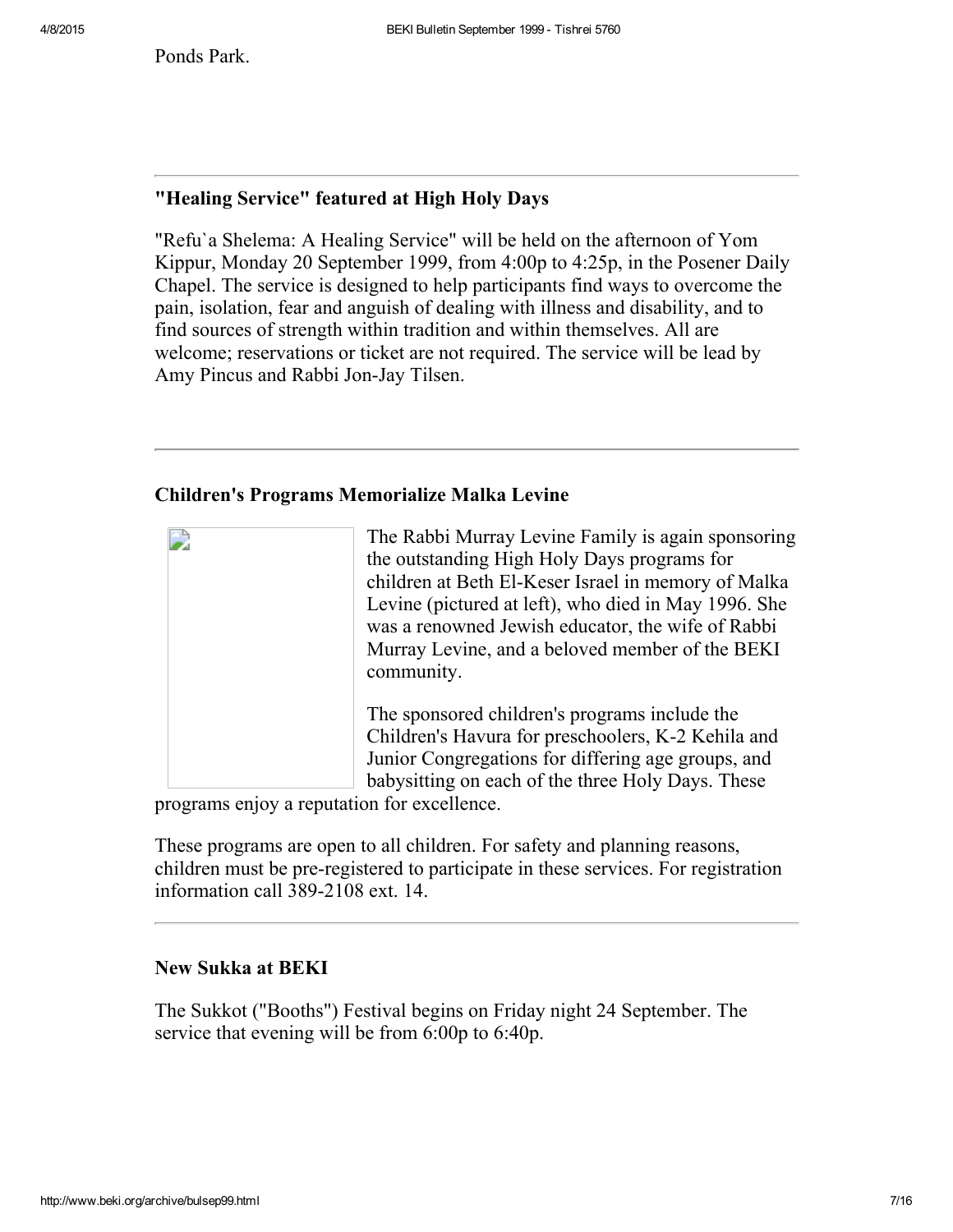This year a new Sukka will be erected for the use of the BEKI community through the generous support of two BEKI families in memory of Moishe Schnitman (early photo at right) and through the [Men's](http://www.beki.org/archive/mensclub.html) Club. BEKI members are free to use the sukka for their meals or for study during the festival, on a first-come-first-served basis. The sukka will be illuminated during the night to facilitate meals and study. Thanks to Jay Brotman, Steven Fraade, Saul Bell and the Ritual Committee for their part in planning the new sukka.



Building a sukka can be fun for the whole family,

and it's a mitzva! If you've always wanted to build your own, now is the time. Sukka Kits are available from Steve Henry Woodcraft at 919-489-7325. Members of the Men's Club can be available to help a little, too.

### <span id="page-7-1"></span>Children's Sukka Crafts Hour

BEKI and neighborhood kids are all invited to the BEKI sukka for crafts and fun on Thursday 23 September 1999 from 4:30p to 5:30p. The program will be held outside in the sukka unless it rains, in which case we'll be inside. Dress accordingly. Please feel free to invite friends and neighborhood children with their adults to join us and help decorate the BEKI sukka! Children are welcome to take home their creations or leave them in the sukka.

### <span id="page-7-0"></span>Hol HaMoed: What is it all about?

"Hol HaMoed," also known as the "intermediate" days of the festival, are those days between the first two and last two days of Sukkot (and of Pesah). They have a "semi-holiday" status. The rules against melakha ("work") that apply on Shabbat and Festival are not fully in force during this period, although we are encouraged to take this time as a holiday and to avoid work as much as possible. Our weekday morning services are enhanced with a brief Torah reading, the recitation of the musical "Hallel" section of Psalms, and a brief Musaf (additional) service. Weekday morning services thus take 55 to 60 minutes, instead of our usual 30 to 45 minutes. Afternoon and evening services are their usual length. The lulav (branches) and etrog (citron) are waved each morning of Hol HaMoed Sukkot (except Shabbat), and one is obliged to dwell (especially to eat) in a sukka.

### <span id="page-7-2"></span>Need a letter for Employer or School?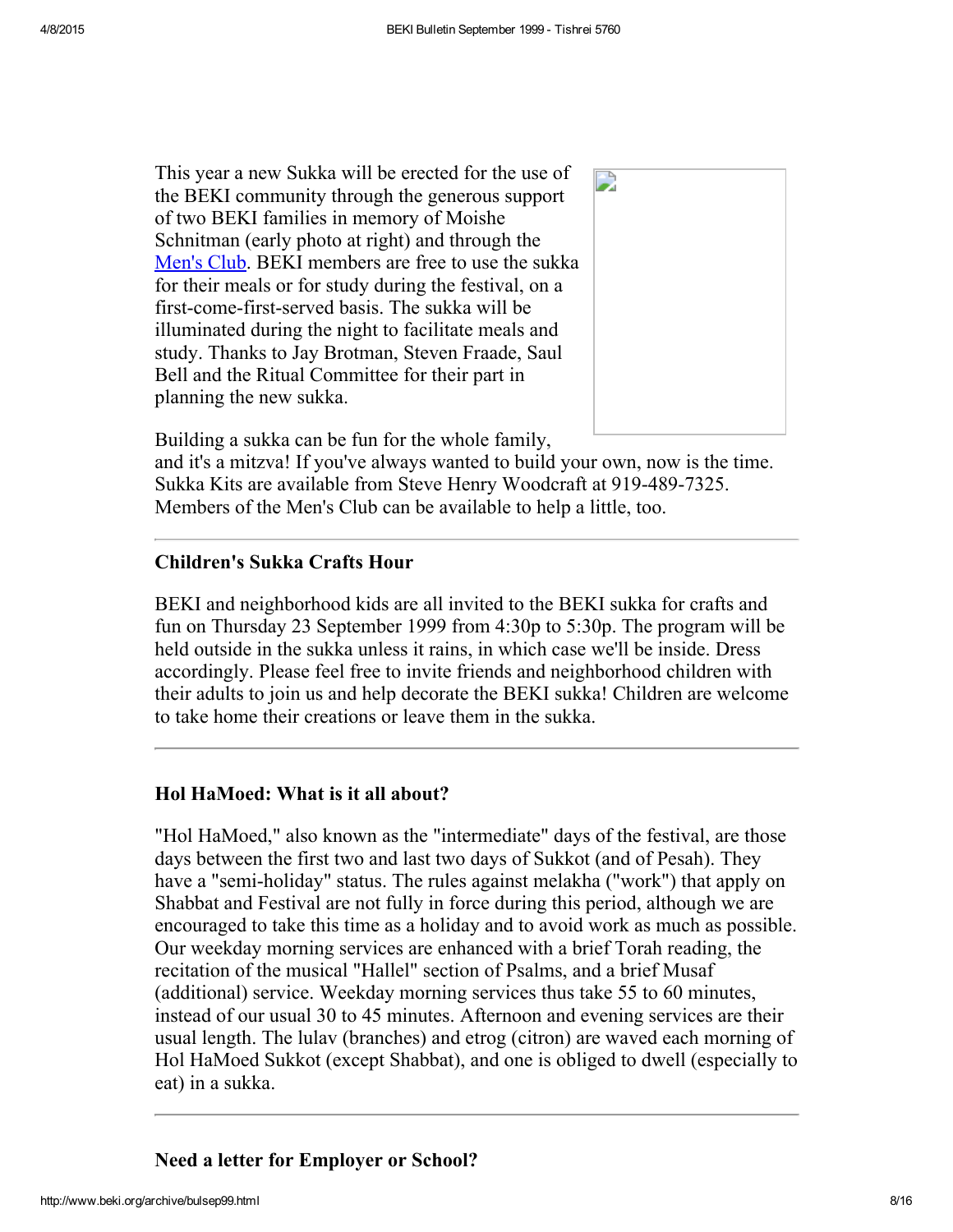Shul members occasionally need letters to employers or principals explaining the nature of the Jewish holiday observance. Despite the high level of understanding in our community, there is still a need for education and information. It is important that our children be in shul for all of Yontiff.

If you would like such a letter for Rosh HaShana, Yom Kippur, or Sukkot, call Rabbi Tilsen at 389-2108 ext. 10 or jitilsen@beki.org.

# <span id="page-8-1"></span>Torah for the Hungry Mind

A vital congregation provides not only opportunities for members to pray together, but also for them to study and learn within the synagogue community. Thanks to the dedication of Rabbi Tilsen, as well as the energy of specific congregants, a variety of classes and programs are and have been available at BEKI.

Ongoing programs include the Monday morning Rashi study group, a Mishna study group, the bi-monthly Shabbat Shalom Learners' Minyan, and the Shabbat Minha Pirqei Avot discussions. Also, the Congregation has presented a Tiqun Leil Shavuot program the past several years. In addition, Yiddish and Hebrew language classes, study groups, Torah and Haftora reading workshops, and topical presentations and discussion groups have sporadically been available.

The community has a strong foundation on which to build new educational programs and revive those that have served the congregation in the past. The newly designated Adult Education Committee, chaired by Helen Rosenberg, will seek to meet the need for a dynamic intellectual environment at BEKI by facilitating such program development and encouraging participation in existing activities.

Two priority efforts the committee initially plans to launch are the revival of the monthly Sunday morning breakfast lectures formerly sponsored by the Men's Club, and the formation of a monthly book discussion group.

Please call Helen Rosenberg at 389-9594 to volunteer to serve on the committee, offer ideas on Sunday morning breakfast lecture topics or speakers, on books for the discussion group, or on new classes or programs.

HR

# <span id="page-8-0"></span>Midrasha Adult Ed

BEKI has joined with the Department of Jewish Education of the Jewish Federation of Greater New Haven and other area congregations in presenting Midrasha Adult Institute for Jewish Learning. Courses will be held beginning in October. For a schedule of classes, call Valerie Sandler at 387-2424 x316 or Sydney Perry at 387-2424 x302.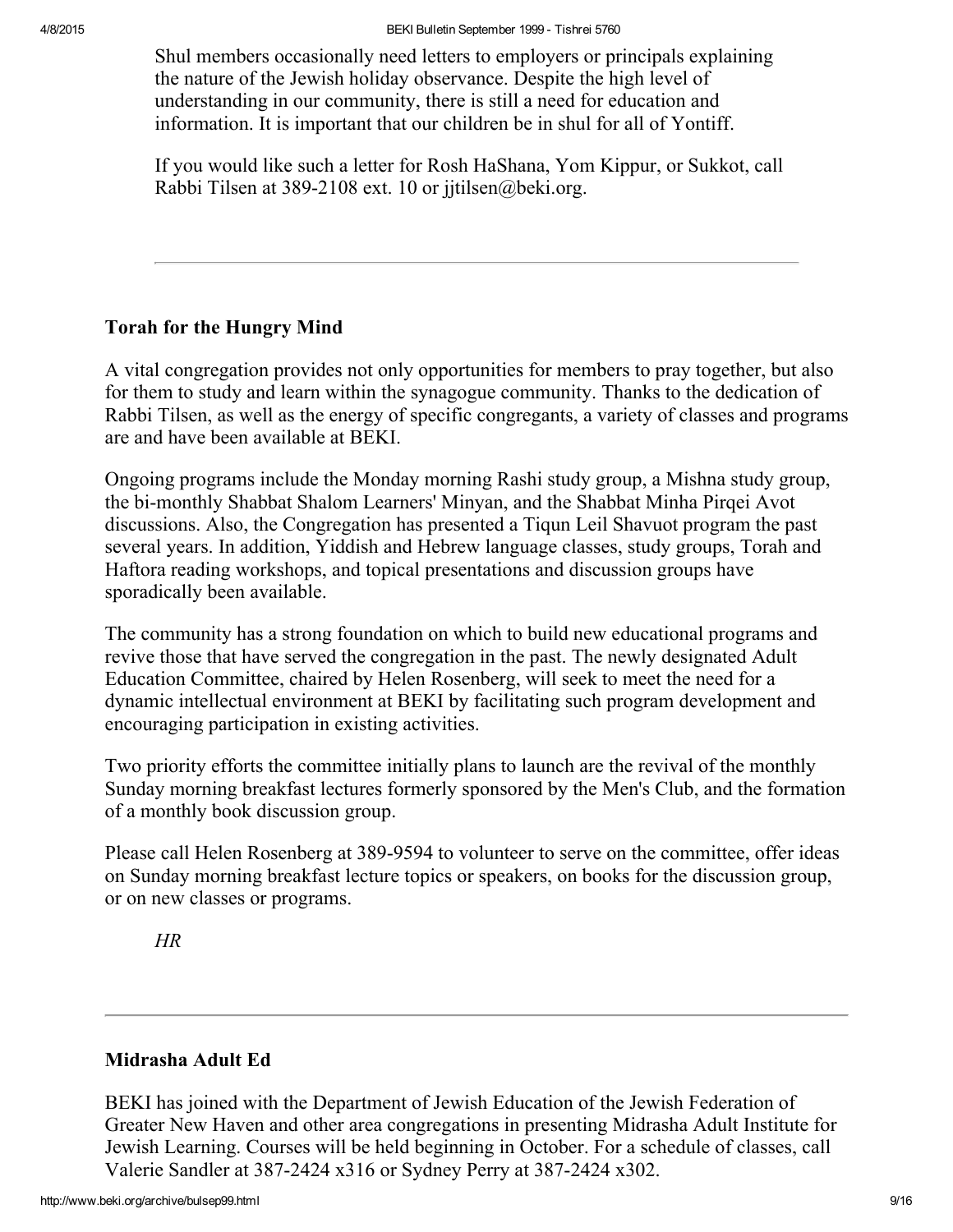### <span id="page-9-0"></span>Kulanu -- All as One

Our Congregation's outreach, education, and social program for Jewish adults with learning and developmental disabilities continues into its third year, now with the support of the David & Lillian Levine [Endowment](http://www.beki.org/archive/endowment.html#dllevine) for People with Special Needs as well as the congregation. We have a full calendar of events planned, from apple desserts before Rosh HaShana to crafts in the late spring.

Kulanu begins the year with an Apple Dessert Fest on Monday 30 August. We will review the themes of the High Holy Days in preparation for joining the congregation for services. Congregants volunteering to be Yadayim L'Qehila, welcoming hands of the congregation, are invited to join us for the Apple Dessert Fest (with their families) so that our faces will be familiar when we greet Kulanu members at specific services over the fall Haggim (Festivals).

On Shabbat 18 September, Kulanu members will be encouraged to join the Singers' Circle, following which Anne Johnston will lead a special Torah study.

Please join us in the BEKI sukka on Monday, Tuesday, Thursday, and Friday (27, 28, 30 September & 1 October) as we review the entire Humash (Pentateuch) in preparation for Simhat Torah. We meet each evening before services. Tuesday 28 September, Jewish Family Services' Shalom Group will join us for dinner in the sukka.

How can you help? Be a greeter (Yadayim L'Qehila). Help set up and serve desserts, provide rides to services, lead Torah study, or calligraph the certificates for those completing the Torah-thon. Or you may make phone calls, stuff envelopes, or go shopping. To offer help, or for information, call Anne Johnston at  $389-2108$  x $33$ .

 $A$ .  $I$ 

# <span id="page-9-1"></span>Saul's Circle Debut

King Saul, the first King of Israel, apparently suffered from serious episodic mental illness. Saul's Circle, BEKI's outreach and education program for adult Jewish mental health consumers, is dedicated to redeeming King Saul's memory by ensuring that those living with mental illness know that they have a home in our Congregation.

Thanks to the generous support of the Jewish [Foundation](http://www.jewishnewhaven.org/FOUNDTN.htm) of Greater New Haven, we have this year begun a group to meet the unique needs of mental health consumers. A full calendar of events is planned, with events taking place at BEKI, at Fellowship House (a mental health consumers' club in downtown New Haven), and elsewhere.

Much of the success of this program will depend on our congregants. Together, we need to work to make sure that all who join us for services, congregational meals, and special programs feel welcome. Anne Johnston, BEKI's Special Programs Director, can use volunteer help in a variety of ways, both one-time and long-term.

http://www.beki.org/archive/bulsep99.html 10/16 During the fall Haggim (Festivals), Saul's Circle will meet for pre-High Holy Days services at Fellowship House  $(9 \& 16$  September), and members will be invited to join the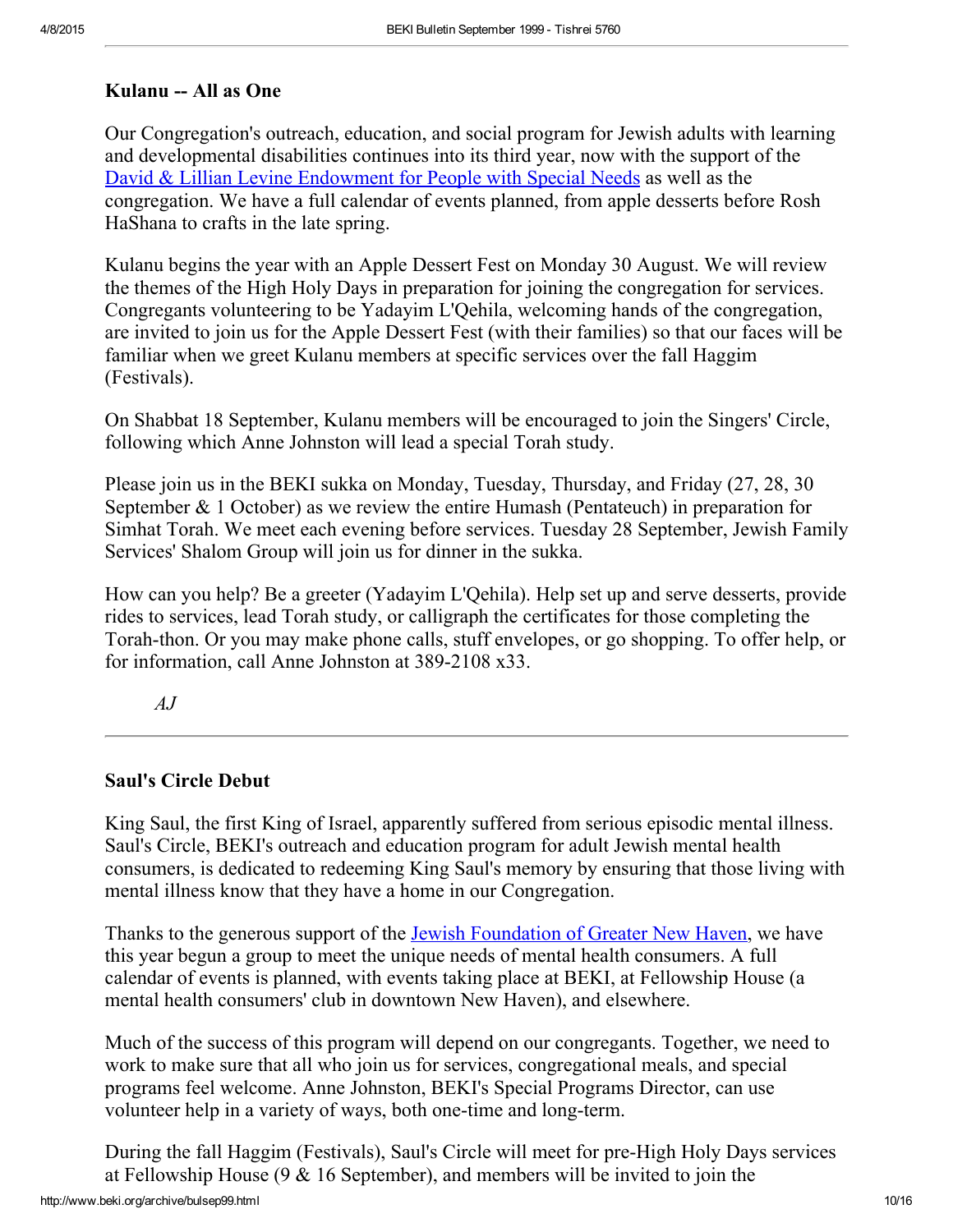Congregation for Rosh HaShanah and Yom Kippur. The Dalet and Hei classes of the BEKI Religious School will be building a sukka at Fellowship House with Saul's Circle members (22 September), and that sukka will be used on the weekdays of Sukkot (27 September to 1 October) for a Torah-thon, a book a day review of the entire Humash (pentateuch) in preparation for the Simhat Torah festival.

Volunteers are needed to provide rides (for Saul's Circle members and for Religious School students), sing or otherwise assist with services at Fellowship, and, especially, to attend the Fellowship services and then act as Yadayim L'Qehila, welcoming hands of the congregation (greeters) at specific services at BEKI. Call Anne Johnston at 389-2108 x33 to volunteer or for more information.

 $A.I$ 

### <span id="page-10-0"></span>Religious School Classes Begin

Religious School classes begin Sunday 19 September 1999 for all students. We are delighted that Terri Stern will continue to serve as Principal. Ms. Stern is a BEKI member along with her husband and has a child enrolled in the school. Terri has retained a superb faculty with some changes and we are confident that educational excellence will again be achieved. New to our faculty this year is Anne Johnston, a creative Jewish educator with a strong background in special education.

Again this fall the Religious School will offer the Talmud Torah Meyuhad for students with special education needs. If your child might benefit from this program, please call Principal Terri Stern (387-9268 or 389-2108 x13) at your earliest opportunity. Talmud Torah Meyuhad is supported by the Department of Jewish Education of the Jewish Federation of Greater New Haven.

Thanks to George G. Posener for his foresight in [establishing](http://www.beki.org/archive/endowment.html#PosenerYouth) The George G. & Leah Posener Fund for Youth Education at BEKI to provide an annual contribution to support BEKI's religious school. We also thank Dr. Ralph Friedman and all those who contribute to the Louis Friedman Scholarship Fund.

We urge all children's participation in either the Children's Shabbat Havura (for preschoolers), K2 Kehila (for kids in K2) or Junior Congregation every Shabbat morning year-round at 10:45a to about noon. There is no additional charge for these programs, which reinforce and supplement the School's curriculum.

For more information please call Principal Terri Stern at 387-9268 or 389-2108 x13.

# <span id="page-10-1"></span>"Snow Days - No School Days" Program

Elementary schools close for scheduled "teacher training" and "parent conference" days as well as unplanned "snow days." Many families need placement for their children on such days. BEKI has a comfortable children's room and library, conveniently located on a State snow emergency route, with ample and convenient parking.

http://www.beki.org/archive/bulsep99.html 11/16 The BEKI "Snow Days - No School Days" program provides an educational and recreational Judaic activity day on scheduled school-closed days when businesses are normally open, and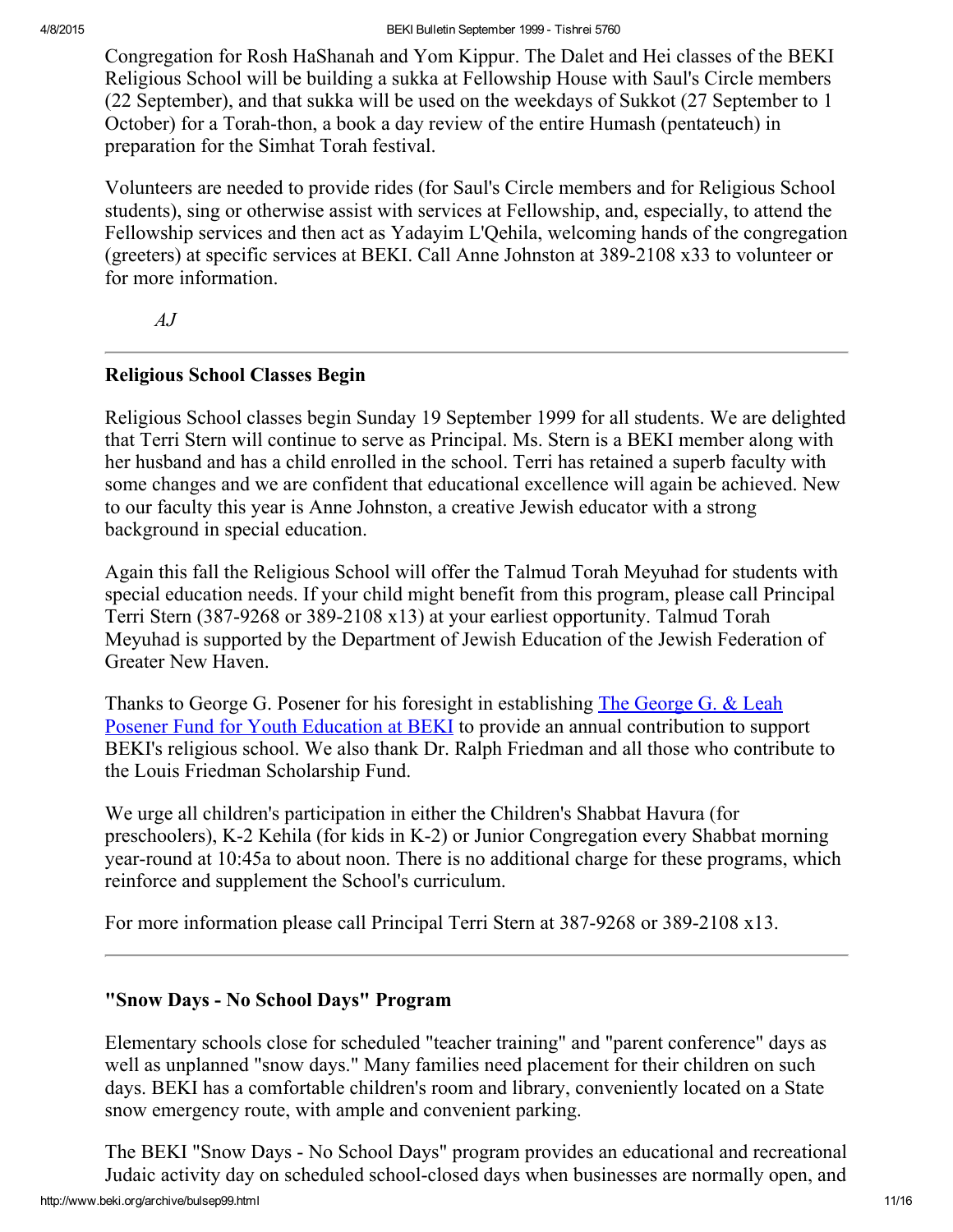on unplanned "snow days" for the New Haven Public Schools and Ezra Academy. Space is limited. The Program will be held regardless of weather conditions. The Program does not guarantee that streets, sidewalks or the BEKI driveway will be passable. Only the parents determine whether they can safely transport their children to and from the program in inclement weather. Parents will have a "hot line" phone number for last minute information on program plans.

The "Snow Days - No School Days" program will use the Claire Goodwin Youth Room and BEKI's Rosenkrantz Library. Participants bring their own dairy lunch. Snacks are provided. Activities are lead by Anne Johnston, BEKI's Special Programs Director, as well as others under her supervision.

The participation fee is \$20 per day or part thereof per child; a "subscriber" discount is available. Pre-payment reserves a space; otherwise, spaces are available on a first-comefirst-served basis, with priority to BEKI members. Payment is required before service. Reservations are non-transferable (except between siblings). A pre-payment of \$20 reserves a space for the first New Haven or Ezra "Snow Day."

For a list of scheduled school closing dates, or to register, or for more information, please call Anne Johnston at 389-2108 x33 or write her at [ajohnsto@connix.com.](mailto:ajohnsto@connix.com)

### <span id="page-11-3"></span>Parents of Interfaith Couples

Parents of children in interfaith relationships interested in speaking with other such parents and sharing their concerns and speaking about issues pertaining to their children's relationships are invited to call Rabbi Tilsen at 389-2108 x10 or *jitilsen@beki.org*. If a few parents are interested we will get together to talk.

### <span id="page-11-1"></span>Bible Poetry

Persons interested in studying the Book of Psalms on Thursday mornings at BEKI are invited to call Rabbi Tilsen at 389-2108 x10 or jjtilsen@beki.org, or Helen Rosenberg at 389-9594.

### <span id="page-11-2"></span>T & E Horwitz Scholarships Awarded

The Awards Committee has chosen two recipients of the Edward & Tillie Horwitz Scholarship Award for 1998-1999 (5759). Awards were made to Marlo Palumbo for his participation in the Spring Shabbaton, and to Sarah Beller for her participation in the Heschel Shabbat. Thanks to Tillie Horwitz & Family for their continuing support.

### <span id="page-11-0"></span>Rosenkrantz Library Acquisitions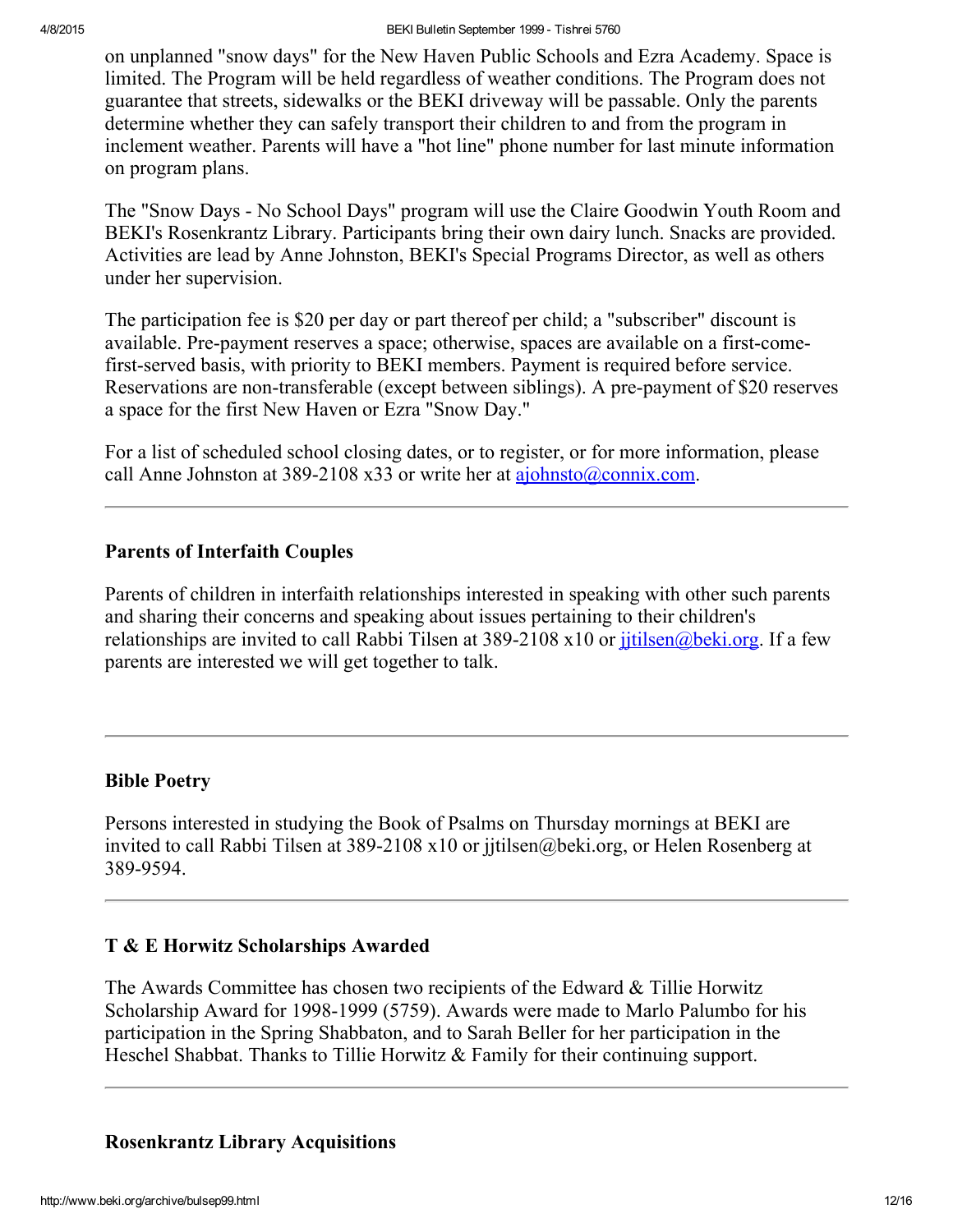The following books have been purchased through the Ari Nathan Levine Fund:

Class Acts: Plays & Skits for Jewish Settings by Stan Beiner

The Magic Tanach and Other Short Plays by Gabrielle Suzanne Kaplan, 10 copies (thanks to Gilah Benson-Tilsen and Anne Johnston for their expert reviewing skills)

Sedra Scenes: Skits for Every Torah Portion by Stan Beiner, 10 copies.

These books are available for use by those who lead Junior Congregation, and provide enough ready-made, creative material for many services. If you are not currently participating in the Junior Congregation leadership rotation, and would like to (whether or not you have school-age children!), please contact Miriam Benson at 389-6137 or [mirbenson@aol.com.](mailto:mirbenson@aol.com) We have a dedicated core of Junior Congregation leaders, but can always involve more in this important Shabbat morning service. If you are not ready to lead but would like to learn how, please also contact Miriam, as we have a mentoring system to train those who are willing.

# <span id="page-12-0"></span>Corporate Donors

Corporations and S-corporations paying Connecticut State income tax may be eligible for significant tax credits (in addition to federal and state charitable deductions) for contributions to approved programs at BEKI. Projects include programs for adults with Special Needs and Energy Conservation. In some cases permanent named Endowments are available.

An individual or corporation can contribute toward any of these programs even if they are not able to take advantage of the tax credits. If you have a connection to a corporation that might be willing to contribute toward any of these programs, or if you might like to contribute in an individual capacity, please contact Rabbi Tilsen at  $(203)$  389-2108 x10 or at  $j$ jtilsen@beki.org or Dr. Brian Karsif at 387-9268. The State deadline to apply for the tax credits is the end of September.

# <span id="page-12-1"></span>Where There's A Will...

Tradition recommends that one bequeath at least 10% of their estate to Tzedaqa (charity) such as to Congregation Beth El-Keser Israel, although in many cases financial advisers and estate lawyers have shown how such gifts can be increased through careful planning that takes tax policies into account. Willing a proportion of one's estate to the Congregation is a concrete way of demonstrating one's commitment to Judaism and establishing a moral example for others.

For many, particularly senior citizens, it is possible to earn a guaranteed 8% or more annual return for life on a secured investment and help the Synagogue at the same time. With as little as \$10,000 you can make a charitable remainder gift that allows you and your spouse or other loved one to receive a guaranteed annual interest payment for the rest of your life, all or much of which is tax-free.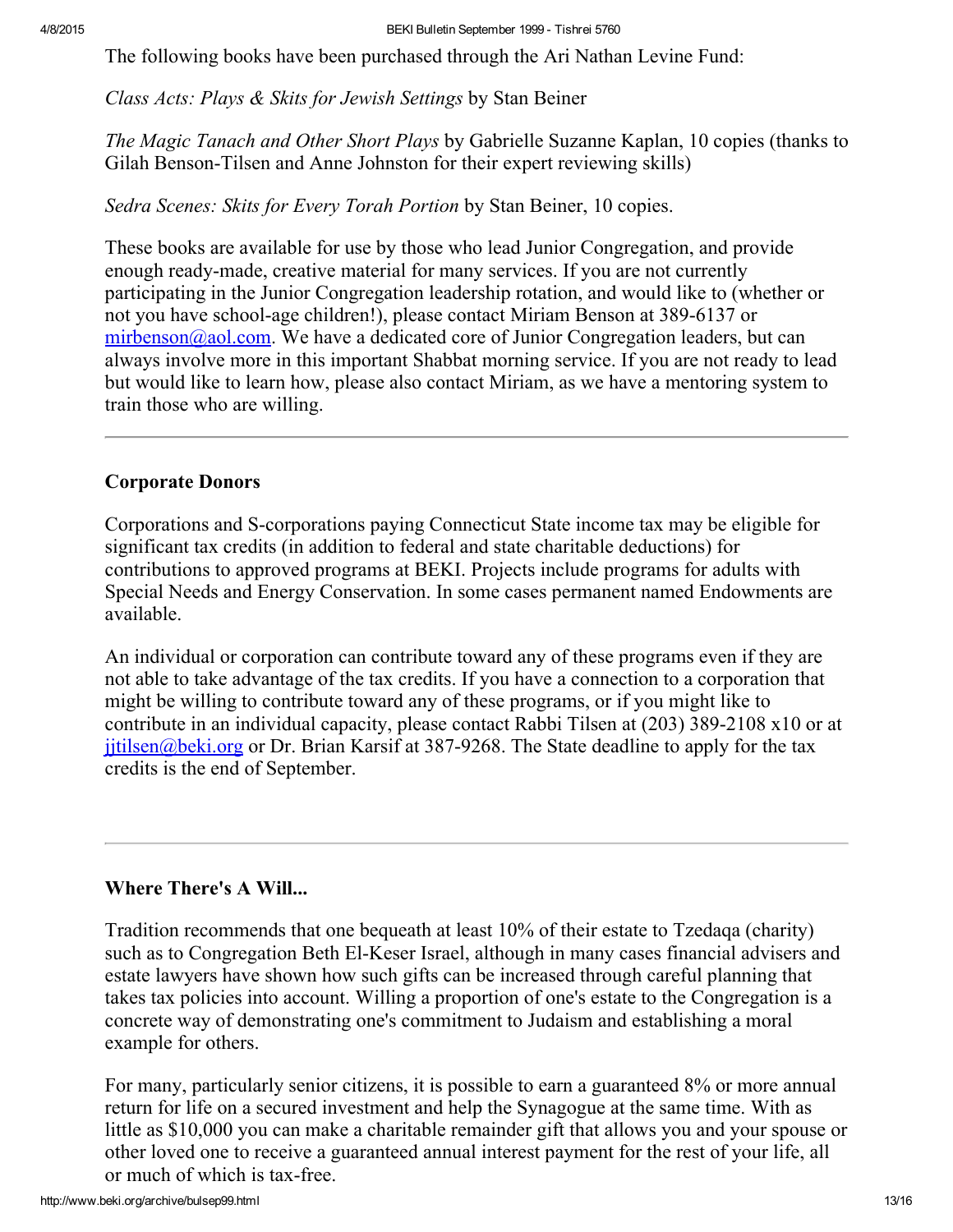If you would like more information on how to make a bequest or a charitable remainder gift for the benefit of BEKI, contact your own attorney or financial consultant, or call estate planning attorney Donna Levine at 787-1633 for a confidential consultation. Attorney Levine will donate her time to help you establish a will or trust for the benefit of the Congregation. You may also contact Stephen Wizner at 432-4800 or Rabbi Tilsen at 389- $2108 \times 10$  (or  $\frac{\text{jitilsen}}{\text{abeki.org}}$ ) for more information on bequests and endowment opportunities, or call Deborah Kaplan Polivy at the Jewish Foundation (387-2424 ext. 304) for a confidential discussion.

# <span id="page-13-0"></span>Sisterhood News

A happy, healthy, productive New Year to all! Sisterhood President Adele Tyson and her board are discussing plans for a busy and interesting year. She is looking forward to increased Sisterhood membership. Please join us if you do not yet belong. The more the better! More members help Sisterhood to do more for our beloved BEKI.

AT

# <span id="page-13-2"></span>LifeCycle

HaMaqom Yinahem Etkhem: We Mourn the Passing of

- Betty Zelen, BEKI member, beloved partner of George G. Posener
- Renee Diamond, mother of Dr. Ronald Demakovsky
- Carola Spitz, grandmother of Steven Fraade
- Bertha Nahmias, sister of Elsie Morris
- Jack Andrew Lemkin, grandson of Edward & Rhoda Lemkin

May the memory of our departed be for a blessing.

# Mazal Tov to

- Stephen & Amy Pincus, and Sarah Beatrice Pincus, on the birth of their daughter and sister Miriam Elisheva Pincus on Thursday 3 Tammuz 5759 (17 June 1999)
- Justin Weinstein, son of Natan & Lori Weinstein, on receiving the President's Award for Academic Excellence at his graduation from 8th grade
- Andrew & Elizabeth Alexander on the birth of their son Avraham Moshe (Charles Ezra) Alexander
- Stanley Rosenbaum & Paula Hyman on the nisuin (Jewish marriage) of their daughter Judith Rosenbaum to David Andorsky

BEKI Welcomes New Members & their families who joined in July:

• Syma Solovitch & Bruce Haynes

<span id="page-13-1"></span>Letters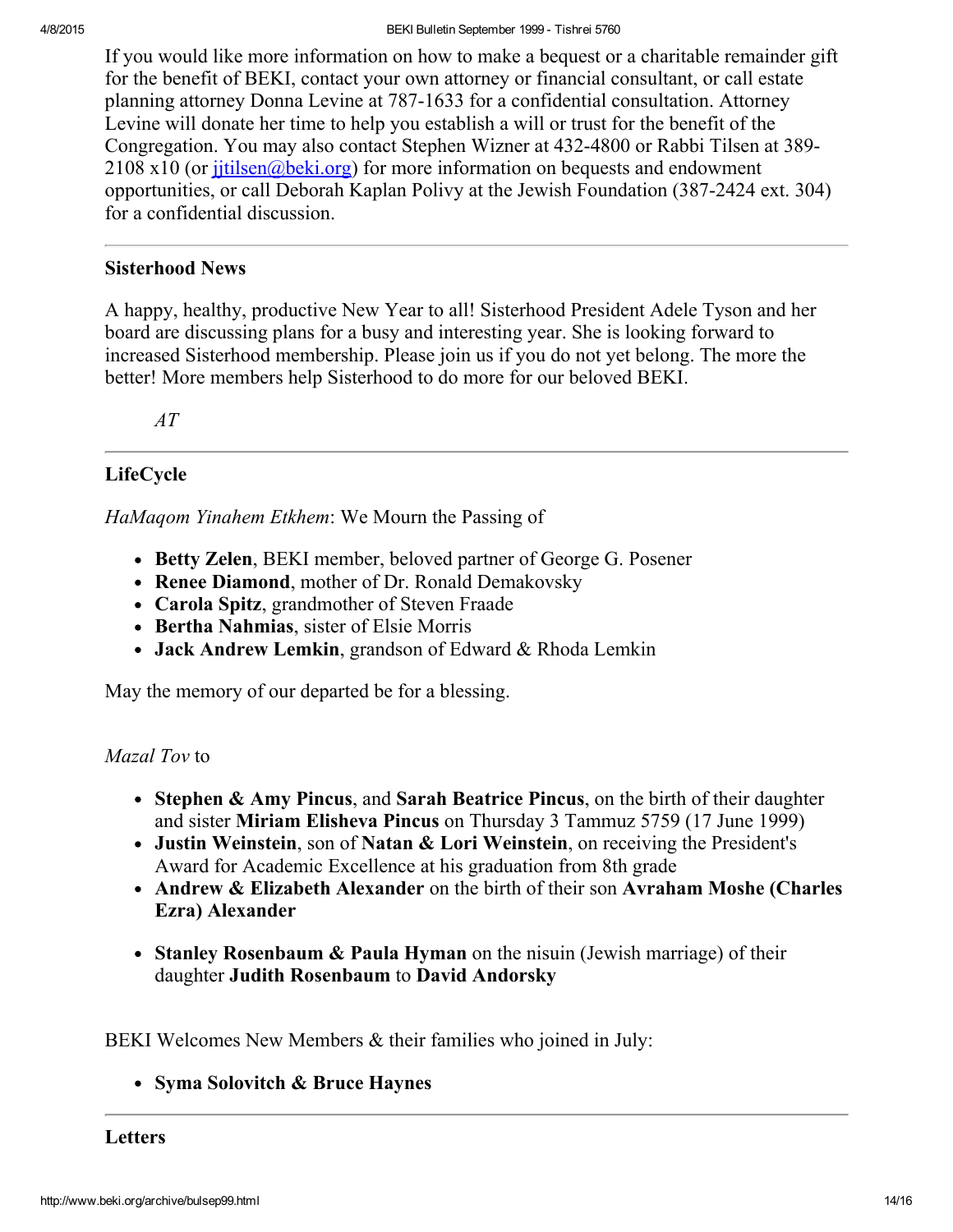I would like to thank Rabbi Tilsen for his prayers, good wishes and visits, and Miriam Benson for her visit to West Hartford, and Gilah for the lovely card she made for me. My very best wishes and thanks go to all members of Congregation BEKI and Sisterhood for the contributions to Torah Fund, to Barbara Cushen and Bertha Fleischer for their visit to West Hartford and the beautiful flowers Sisterhood had sent. Many thanks go to Adele Tyson, President of Sisterhood, for honoring my husband Martin in a well-deserved honor for his hard work and dedication. I appreciate the kindness and thoughtfulness. With best wishes, Regina Faymann

# <span id="page-14-2"></span>Tiqun HaOlam - Social Action

As we approach the New Year, many new and **[ongoing](http://www.beki.org/archive/tiqunola.html) projects** are in store for us. We would like to make this year a special one by collecting non-perishable canned goods, two from each person, for the Jewish Family Service pantry. We have been asked to help stock the pantry in November. There will be a collection bin in the coatroom from now until the end of November.

Collecting Women's and Children's Clothes in the Best of Condition -- Casa Otonal, founded in 1976, is a comprehensive housing facility that offers meals, cultural events and comprehensive support services to the elderly and disabled Hispanic citizens. Now they are providing job skills training to women ages 1864, enabling them to go into the work force. The women need suitable clothes for job interviews, so we started a "Clothes For Success Closet" at the training facility. BEKI is collecting women's and children's nearly new clothes for this project. Jewelry, pantyhose, cosmetics and other accessories are also welcome. For more information contact Mimi Glenn at 397-3851. If you have any contacts with clothes designers or manufacturers, please let us know if we can contact them.

Mimi Glenn

# <span id="page-14-1"></span>Daily Services

Daily services are held most weekday mornings at 7:00a and evenings at 5:45p. Please join us for a service. Consult our [Schedule](http://www.beki.org/archive/schedule.html) of Services.

# <span id="page-14-0"></span>Yahrzeit Notices on Bulletin Board

The monthly list of yahrzeits (anniversaries of deaths) and current death notices are posted on the bulletin board opposite the Sisterhood [Giftshop.](http://www.beki.org/archive/sisterhood.html#giftshop) You may wish to consult the lists if you wish to make a special effort to attend services at which your friends or neighbors may be saying qaddish. Please inform Mary Ellen Mack in the office of any corrections or